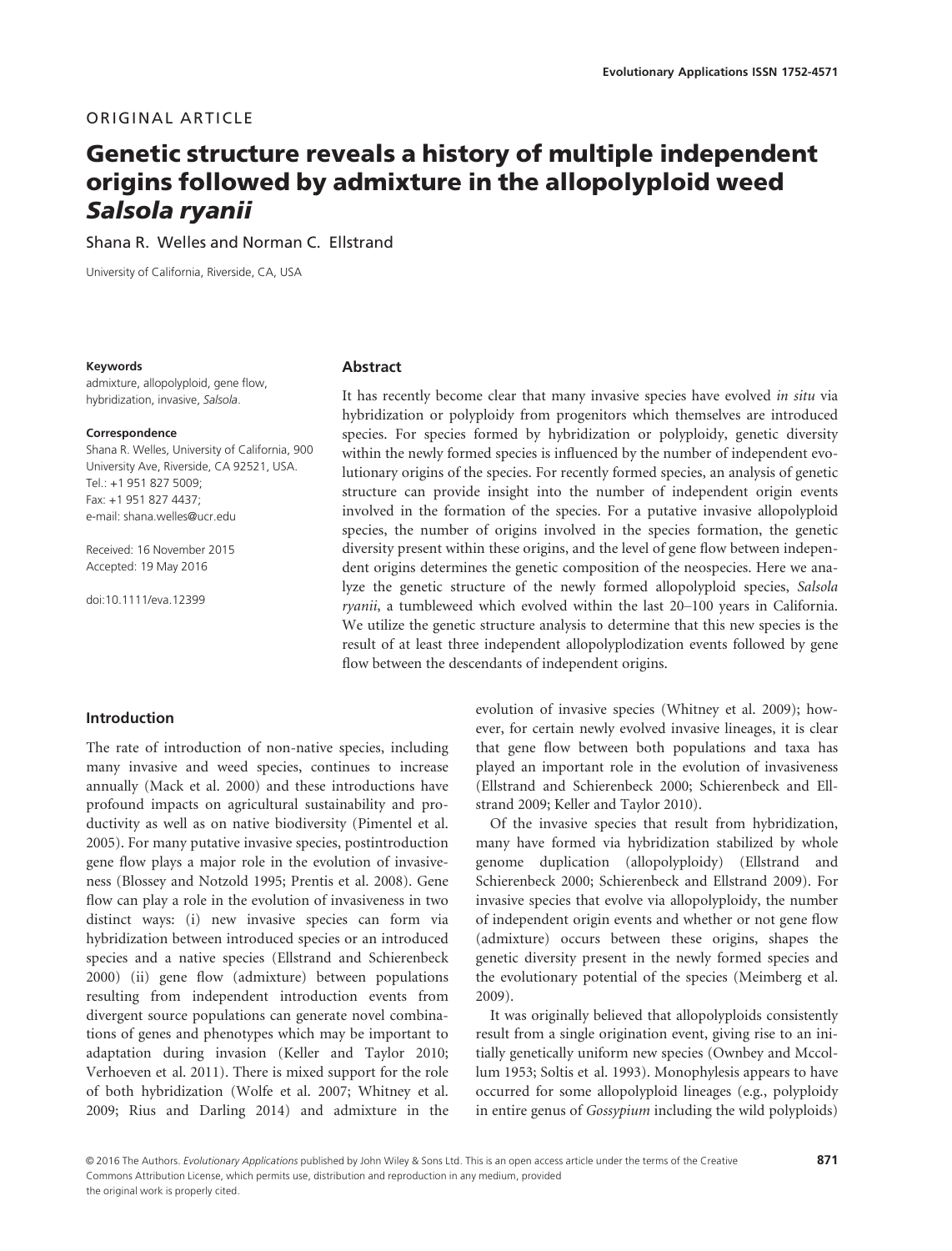and in the allopolyploid invasive Spartina anglica (Raybould et al. 1991; Rauscher et al. 2004). In contrast, polyphylesis has been demonstrated for many allopolyploid species (e.g., Tragopogon mirus, Tragopogon miscellus, Senecio cambrensis, and some species in the Glycine tomentella complex) (Soltis and Soltis 1991; Ashton and Abbott 1992; Rauscher et al. 2004; Soltis et al. 2004). For newly formed allopolyploid species, one could hypothesize that multiple origins would contribute to the invasiveness of a new allopolyploid, just as multiple introductions can contribute to the evolution of invasiveness in introduced species (Keller and Taylor 2010; Verhoeven et al. 2011). Therefore, determining the number of origins a potentially invasive allopolyploid species is important for assessing its potential invasiveness and for prioritizing control efforts.

# Using population genetics to assess origins and gene flow in an allopolyploid species

In recently formed allopolyploid species, population genetic analyses can be used to estimate the number of origins. Recently formed species have had limited time for the development of population structure beyond the structure generated by the initial origin events. For those taxa, the spatial population genetic structure should thus have a discernable "footprint" of origin events before gene flow and recombination homogenize it beyond recognition. Thus, assessment of number and location of genetic clusters can allow us to estimate the number of species origins and whether dispersal or gene flow between lineages have occurred postpolyploidization in the same way that a population genetic structure analysis can be used to asses number of introduction events (Leak-Garcia et al. 2013). If a newly formed species is the result of a single origin, we would expect to observe the genetic similarity among all individuals and little genetic structure observed. Any genetic structure that does exist in a single origins species would have evolved following the recent origin and should be significantly less than what is present in the progenitor species, presuming that the progenitor is relatively ancient  $(\gg)$ 100 generations) and that the neospecies and the progenitors have similar dispersal abilities. If a newly formed species is the result of multiple independent origins from genetically distinct progenitor populations, the individuals resulting from independent origins will tend to go through a speciation bottleneck and likely be genetically distinct from each other (given typical levels of genetic polymorphism in the ancestral species).

Assuming that independent origin events occur in discrete locations, some spatial genetic structure should be initially present and erode as the different lineages spread, intermix, and potentially admix via propagule, seed, and pollen dispersal. Using a genetic structure model that allows for gene

flow can give us insight into (i) potential number of independent origins and (ii) potential early interlineage gene flow. This approach to identifying independent origin events is likely conservative in terms of the number detected because independent origins from parental types with similar genetic compositions are unlikely to be detected. However, this method is extremely unlikely to assign multiple origins when a single origin is the true history.

#### Study system

Salsola ryanii (2n=54) is a newly formed weedy allohexaploid derivative of S. tragus (2n=36) and S. australis  $(2n=16)$ , which formed *in situ* in California in the last 20–100 years (Hrusa and Gaskin 2008). Both of S. ryanii's progenitor species are problematic weedy/invasive species; for this reason, studies into the potential invasiveness of the derivative species are crucial. Hrusa and Gaskin (2008) first identified the species in two distinct populations within the Central Valley of California following studies documenting the presence of multiple previously undocumented species or types of Salsola in California, USA (Ryan and Ayres 2000; Gaskin et al. 2006). Hrusa and Gaskin (2008) hypothesized that this newly formed species resulted from multiple independent origin events based on the disjunct geographic distribution they observed, but this hypothesis has not been confirmed with genetic data. The range of S. ryanii has expanded in recent years and now extends through multiple floristic provinces of California including the Sacramento and San Joaquin Valleys, San Francisco Bay area, Central Coast, Western Transverse Range, and Modoc Plateau (Welles and Ellstrand 2016). The role that new origins have played in the rapid range expansion of S. ryanii is unknown.

Neither of S. ryanii's progenitors are native to California. Salsola tragus' native range extends from North Africa and Western Russia, through Asia into Northeast Siberia and Northeast China. The first known introduction of S. tragus into North America occurred in South Dakota in the 1870's, likely through contamination of agricultural seed (Young 1988). The number of introductions of S. tragus into the US is unknown, but the introduction source was likely Russia (Young 1988). Salsola tragus is a highly dispersed species, which spreads seeds by its well-known "tumbling" strategy, with the whole plant as the diaspore (a.k.a. "chamaechory"). Salsola australis is a weed in California and Arizona and is likely native to Australia or South Africa (Borger et al. 2008). Salsola australis is morphologically very similar to S. tragus and was not recognized as a distinct species until recently (Ryan and Ayres 2000). Given that S. australis was an unrecognized cryptic species assigned to S. tragus until recently, little is known of the introduction of S. australis into North America.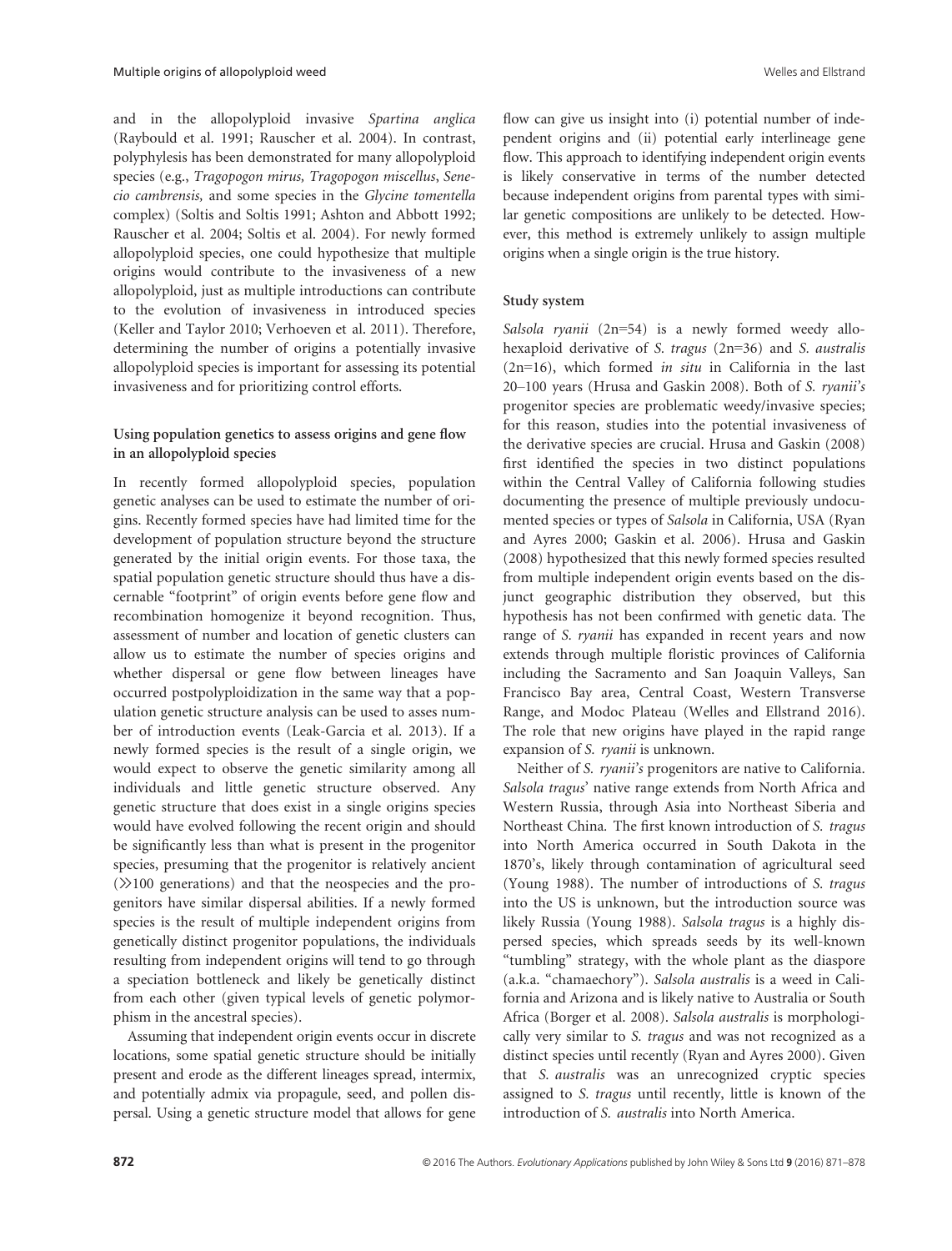This is a preliminary study of the origins of S. ryanii. The range of this species has increased dramatically following its formation; however, it has a smaller range than its progenitors at the time of this study (Welles and Ellstrand 2016), which limited our ability to sample S. ryanii broadly and evenly. In this preliminary study, we (i) determine whether *S. ryanii* is the result of single or multiple origin events utilizing an analysis of its genetic structure and (ii) investigate patterns of dispersal and admixture that have occurred following its origin(s).

## Materials and methods

#### Sampling

Plant samples were collected throughout the range of S. ryanii in California as described in (Welles and Ellstrand 2016). A total of 135 Salsola ryanii individuals were collected from 25 locations, 165 individuals of S. tragus were sampled from 20 locations, and 226 individuals of S. australis were sampled from 25 locations. All collection locations were at least 16 km apart from each other; multiple species were often sampled from the same location. The location of each collection was noted using a Garmin GPS map 62s unit.

#### DNA extraction and microsatellite analysis

DNA was extracted from each sample using a modified CTAB extraction method, with the incubation step following grinding with liquid nitrogen omitted (Doyle 1991). The species of each sample was identified using species-specific intersimple sequence repeat (ISSR) markers for each of the progenitor species; collections were identified as the allopolyploid species S. ryanii if they contained all speciesspecific bands, as described in (Welles and Ellstrand 2016). DNA was amplified using five microsatellite primers (CT4, CT6, SB15, SB09, BMB3) developed for Salsola species by (McGray et al. 2008). Polymerase chain reaction (PCR) was carried out according to protocols established by McGray et al. (2008). Following amplification samples were analyzed using the ABI 3130XL Genetic Analyzer. Alleles were binned using GeneScan (ABI). For the two polyploid species, when fewer than the number, potential number of unique alleles were detected (6 for S. ryanii and 4 for S. tragus) and all the remaining alleles were coded as missing data because in polyploid species it is not possible to know which allele is present in multiple copies or a single copy. For the diploid species (S. australis), when only one allele was detected it was coded as homozygous locus. This does potentially code null alleles as a homozygous loci.

#### Genetic structure analysis

Population structure of all three species (S. ryanii, S. tragus and S. australis) was estimated using STRUCTURE (Pritchard et al. 2000). Although five loci is a relatively small number of loci for this type of analysis, multiple other studies have done the same type of analyses with a similar number of loci (Culley and Wolfe 2001; O'Leary et al. 2007). The population structure of each species was analyzed independently using a 10 000 burn-in period, 50 000 MCMC replicates following the burn-in period and a model including admixture. The appropriate number of genetic clusters was determined using a nonparametric Wilcoxon test (Rosenberg et al. 2001) and confirmed using second-order rate of change of likelihood for lineages where greater than one genetic cluster is determined as the optimum number of clusters by the Wilcoxon test with 10 repetitions for each species (Evanno et al. 2005).

## Results

The optimal number of genetic clusters (K) was 3 for S. ryanii, 2 for S. australis and 1 for S. tragus. In this case, the allopolyploid species, S. ryanii, has the largest number of genetic clusters of the three species. Figure 1 and Table 1 show three genetic clusters of S. ryanii that are geographically dispersed throughout its range, with each of the genetic clusters occurring in multiple floristic provinces.



Figure 1 STRUCTURE plot for S. ryanii. Black lines within the plot separate collections, each made a minimum of 16 km apart. The bars on the bottom represent different floristic regions. Within floristic provinces collections are organized north to south.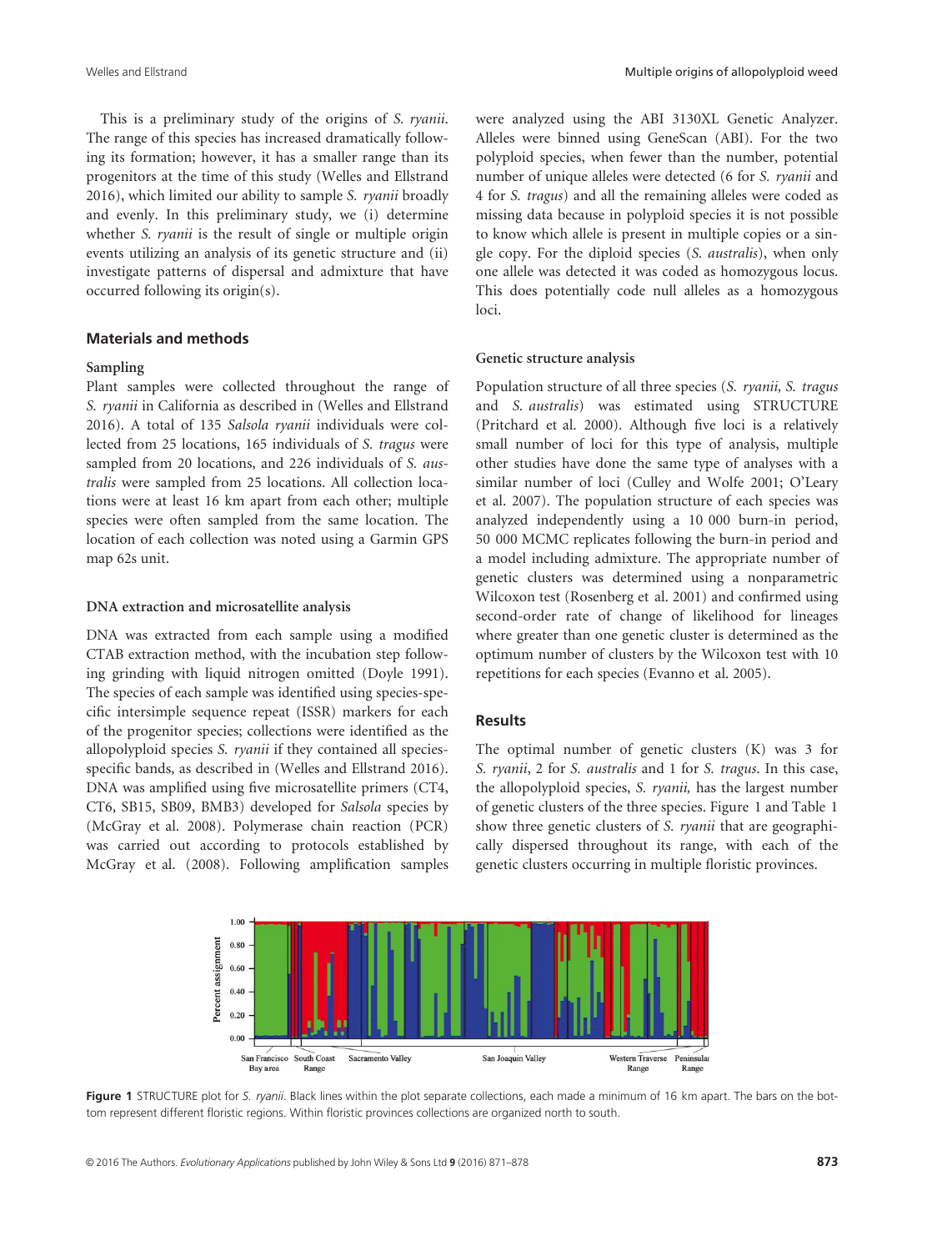Table 1. Summary of STRUCTURE analysis (Fig. 1) for S. ryanii. Cluster A is the green cluster, B is the blue cluster, and C is the red cluster in Fig. 1. Collections presented in the same order as in Fig 1, divided by floristic province and presented North to South within each province (Baldwin and Goldman, 2012).

| Collection        | # of individuals | % Cluster $A(H)$    | % Cluster B (#)     | % Cluster C (#)     | $%$ admixed $(H)$   | <b>GPS Coordinates</b>       |
|-------------------|------------------|---------------------|---------------------|---------------------|---------------------|------------------------------|
| SFBA 1            | 10               | 100% (10)           | $\mathbf 0$         | $\mathbf 0$         | $\mathsf{O}\xspace$ | 37°21.829'N                  |
| SFBA <sub>2</sub> | $\mathbf{1}$     | $\mathbf 0$         | $\mathbf 0$         | $\mathbf 0$         | 100% (1)            | 121°74.175'W<br>36°99.548'N  |
| <b>SFBA Total</b> | 11               | 91% (10)            | $\mathbf 0$         | $\mathsf{O}\xspace$ | 9% (1)              | 121°56.318'W                 |
| SCR <sub>1</sub>  | $\mathbf{1}$     | $\mathsf{O}$        | $\mathbf 0$         | 100% (1)            | $\mathbf 0$         | 34°34.464'N<br>119°07.656'W  |
| SCR <sub>2</sub>  | $\overline{2}$   | $\mathsf{O}\xspace$ | $\mathsf{O}\xspace$ | 100% (1)            | $\mathsf{O}\xspace$ | 34°75.321′N                  |
| <b>SCR Total</b>  | 3                | $\mathbf{0}$        | $\mathbf 0$         | 100% (2)            | $\mathbf{0}$        | 119°40.256'W                 |
| SCV <sub>1</sub>  | $\mathbf{1}$     | $\mathsf{O}\xspace$ | 100% (1)            | $\mathsf{O}\xspace$ | $\mathbf{0}$        | 39°35.724'N<br>121°4.031¢W   |
| SCV <sub>2</sub>  | 14               | $\mathsf{O}\xspace$ | $\mathbf 0$         | 43% (6)             | 57% (8)             | 39°00.368'N<br>121°4.022'W   |
| SCV <sub>3</sub>  | $\overline{4}$   | $\mathbf 0$         | 100% (4)            | $\mathbf 0$         | $\mathsf{O}\xspace$ | 39°40.243'N                  |
| <b>SCV Total</b>  | 19               | $\mathbf 0$         | 26% (5)             | 32% (6)             | 42% (8)             | 121°4.125'W                  |
| SJV1              | $\overline{2}$   | $\mathsf{O}\xspace$ | 100% (2)            | $\mathbf 0$         | $\mathbf{0}$        | 38°45.4332'N<br>121°40.265'W |
| SJV <sub>2</sub>  | 11               | 55% (6)             | $9\%$ (1)           | $\mathsf{O}\xspace$ | $36\%$ (4)          | 38°11.531'N<br>121°39.420'W  |
| SJV <sub>3</sub>  | $\overline{4}$   | 75% (3)             | $\mathbf 0$         | $\overline{0}$      | $21\%$ (1)          | 37°30.400'N<br>120°50.417'W  |
| SJV4              | 14               | 64% (9)             | 7% (1)              | $\mathsf{O}\xspace$ | 29% (4)             | 36°99.515'N<br>120°10.641'W  |
| SJV <sub>5</sub>  | $\overline{7}$   | $\mathbf 0$         | $71\%$ (5)          | $\mathsf{O}\xspace$ | 29% (2)             | 36°73.878'N<br>119°89.739'W  |
| SJV <sub>6</sub>  | 13               | 46% (6)             | $\mathbf 0$         | $\mathsf{O}\xspace$ | 54% (7)             | 35°60.028'N<br>119°89.739'W  |
| SJV <sub>7</sub>  | 7                | $\mathbf 0$         | 100% (7)            | $\mathsf{O}\xspace$ | $\mathbf{0}$        | 36°40.243'N<br>119°90.016'W  |
| SJV8              | $\mathbf{1}$     | $\mathsf{O}\xspace$ | $\mathsf{O}\xspace$ | 100% (1)            | 0                   | 36°32.743'N<br>119°91.154'W  |
| SJV 9             | 3                | $\mathbf 0$         | $\mathbf 0$         | $\mathbf 0$         | 100% (3)            | 36°17.156'N<br>119°92.546'W  |
| <b>SJV 10</b>     | 11               | 18% (2)             | $\mathbf 0$         | $\mathsf{O}\xspace$ | 82% (9)             | 36°05.341'N<br>120°06.976'W  |
| <b>SJV 11</b>     | $\overline{2}$   | $\mathbf 0$         | $\mathbf 0$         | 100% (2)            | $\mathbf 0$         | 35°82.241'N<br>119°90.9241'W |
| <b>SJV 12</b>     | 3                | 66% (2)             | $\mathbf 0$         | 33% (1)             | 0                   | 35°05.341'N<br>120°06.976'W  |
| <b>SJV 13</b>     | 8                | 50% (4)             | 0                   | 0                   | 50% (4)             | 35°62.176′N<br>119°44.583'W  |
| <b>SJV 14</b>     | 9                | 56% (5)             | $\mathsf{O}\xspace$ | $\mathsf{O}\xspace$ | 46% (4)             | 35°36.466'N                  |
| SJV Total         | 95               | 37% (35)            | 17% (16)            | 3% (3)              | 40% (38)            | 119°34.817'W                 |
| WTR 1             | $\mathbf{1}$     | $\mathsf{O}\xspace$ | $\mathsf{O}\xspace$ | 100% (1)            | $\mathsf{O}$        | 35°07.582'N<br>118°24.865'W  |
| WTR 2             | 3                | 33% (1)             | $\mathsf{O}\xspace$ | $\mathsf{O}\xspace$ | 66% (2)             | 34°30.733'N<br>118°32.070'W  |
| WTR <sub>3</sub>  | $\overline{2}$   | $\mathsf{O}\xspace$ | $\mathsf{O}\xspace$ | 100% (2)            | 0                   | 34°10.541'N<br>118°320.172'W |

(continued)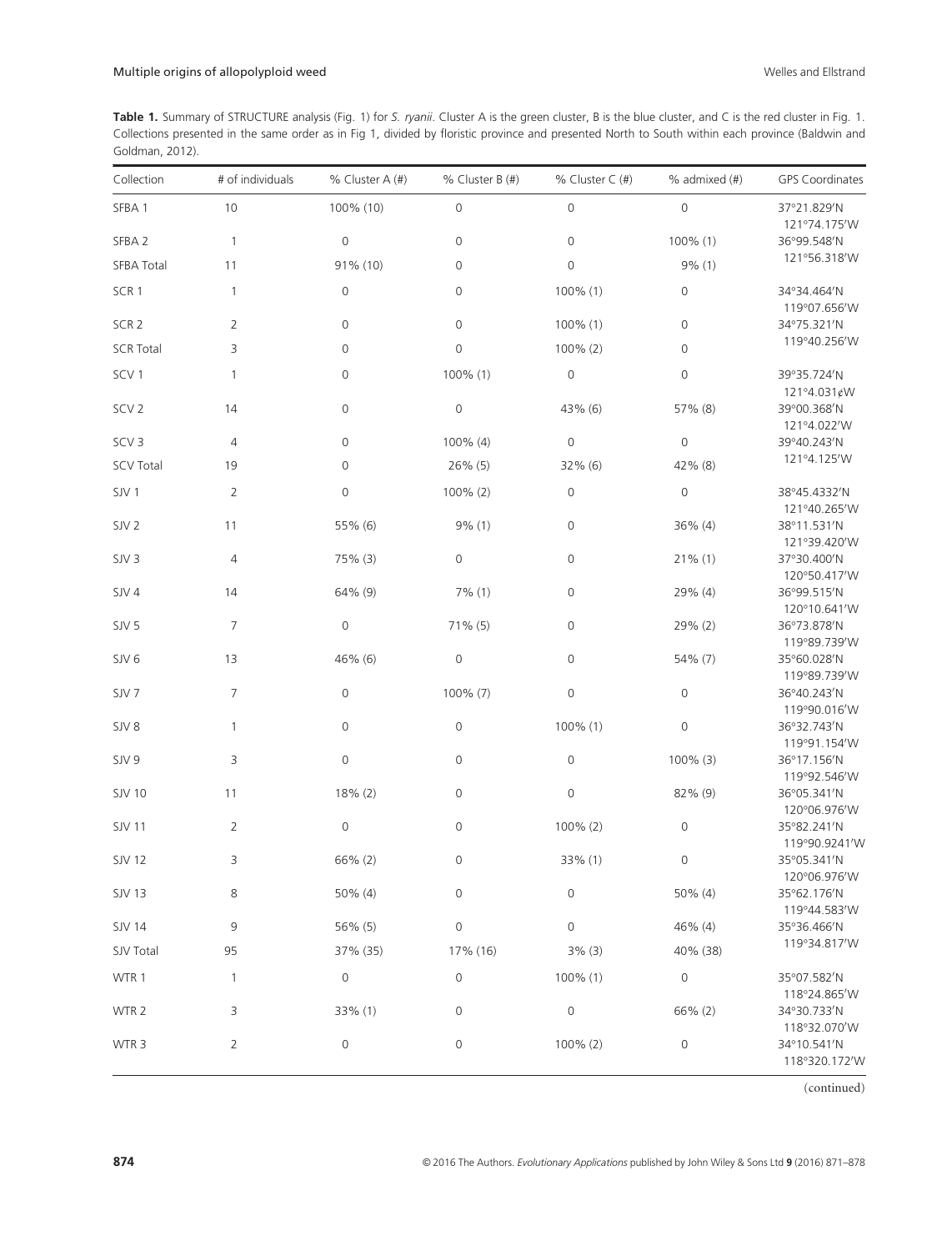| Collection       | # of individuals | $%$ Cluster A $(#)$ | % Cluster B (#) | % Cluster $C$ (#) | $%$ admixed $(\#)$ | <b>GPS Coordinates</b>      |
|------------------|------------------|---------------------|-----------------|-------------------|--------------------|-----------------------------|
| WTR4             |                  | 0                   |                 | $100\%$ (2)       | 0                  | 33°81.260'N<br>118°45.149'W |
| <b>WTR Total</b> | 8                | 13% (1)             |                 | $63\%$ (5)        | $25\%$ (2)         |                             |
| <b>PR 1</b>      |                  | 0                   |                 | $100\%$ (2)       | 0                  | 33°42.463'N<br>116°14.949'W |
| S. ryanii Total  | 135              | 34% (46)            | 16% (21)        | 13% (18)          | 36% (49)           |                             |

Table 1. (continued)

SFBA, San Francisco Bay Area; SCR, South Coast Range; SCV, Sacramento Valley; SJV, San Joaquin Valley; WTR, Western Traverse Range; PR, Peninsular Range.

Table 2. Summary statistics for S. ryanii populations.

| Region      | # of individuals | Proportion of<br>variable loci | # of Private Alleles |
|-------------|------------------|--------------------------------|----------------------|
| <b>SFBA</b> | 11               | 0.2                            | 0                    |
| <b>SCR</b>  | 3                | 0.6                            | 4                    |
| SCV         | 19               | 1                              | 6                    |
| <b>SJV</b>  | 95               | 1                              | 19                   |
| <b>WTR</b>  | 8                | 0.8                            | 2                    |
| PR          |                  | 0.4                            |                      |
|             |                  |                                |                      |

SFBA, San Francisco Bay Area; SCR, South Coast Range; SCV, Sacramento Valley; SJV, San Joaquin Valley; WTR, Western Traverse Range; PR, Peninsular Range (Baldwin and Goldman, 2012).

We considered an individual admixed if its assignment to any single cluster did not exceed 90% (Table 1), we used 90% as opposed to the 95% that has been suggested in other studies (Blair and Hufbauer 2010) because making a conservative estimate of admixture ensures that admixture is not overestimated. In this study, 36% of the 135 total S. *ryanii* individuals appear to be admixed; of the nonadmixed individuals (64%) are assigned to one of the three genetic clusters. The green cluster (A) of Fig. 1 is represented by the most individuals (34%), the other two clusters are roughly equal to each other in frequency, 16% and 13%, respectively (Table 1). The Sacramento and San Joaquin Valleys have the largest percentage of admixed individuals; however, all of the floristic provinces with the

exception of the South Coast Range and the Peninsular Range have some admixed individuals (Table 1).

We did not detect any population structure for the tetraploid parent S. tragus. We do not present a STRUCTURE plot for S. tragus because a STRUCTURE plot with  $K=1$  is uninformative. For S. australis, the optimal number of genetic clusters was 2, with both clusters occurring in each of the floristic provinces (Fig. 2). In the Sacramento Valley, San Joaquin Valley, and South Coast Range (Central California Provinces) there is limited admixture, with most individuals being assigned to a single genetic cluster (Fig. 2). The San Joaquin Valley was the area with the largest number of individuals and it had the largest proportion of variable loci, along with the Sacramento Valley, and the largest number of private alleles (Table 2). The South Coast, Peninsular Range and Western Transverse Range (Southern California Provinces) largely contain admixed individuals (Fig. 2).

#### **Discussion**

The genetic structure patterns that we observe for the newly formed allopolyploid species S. ryanii are consistent with the expectations of a species formed through multiple independent origins. Based on our data, it appears that there are at least three origins of S. ryanii that have subsequently dispersed and recombined to generate the observed genetic structure. The discovery of multiple origins of S. ryanii is



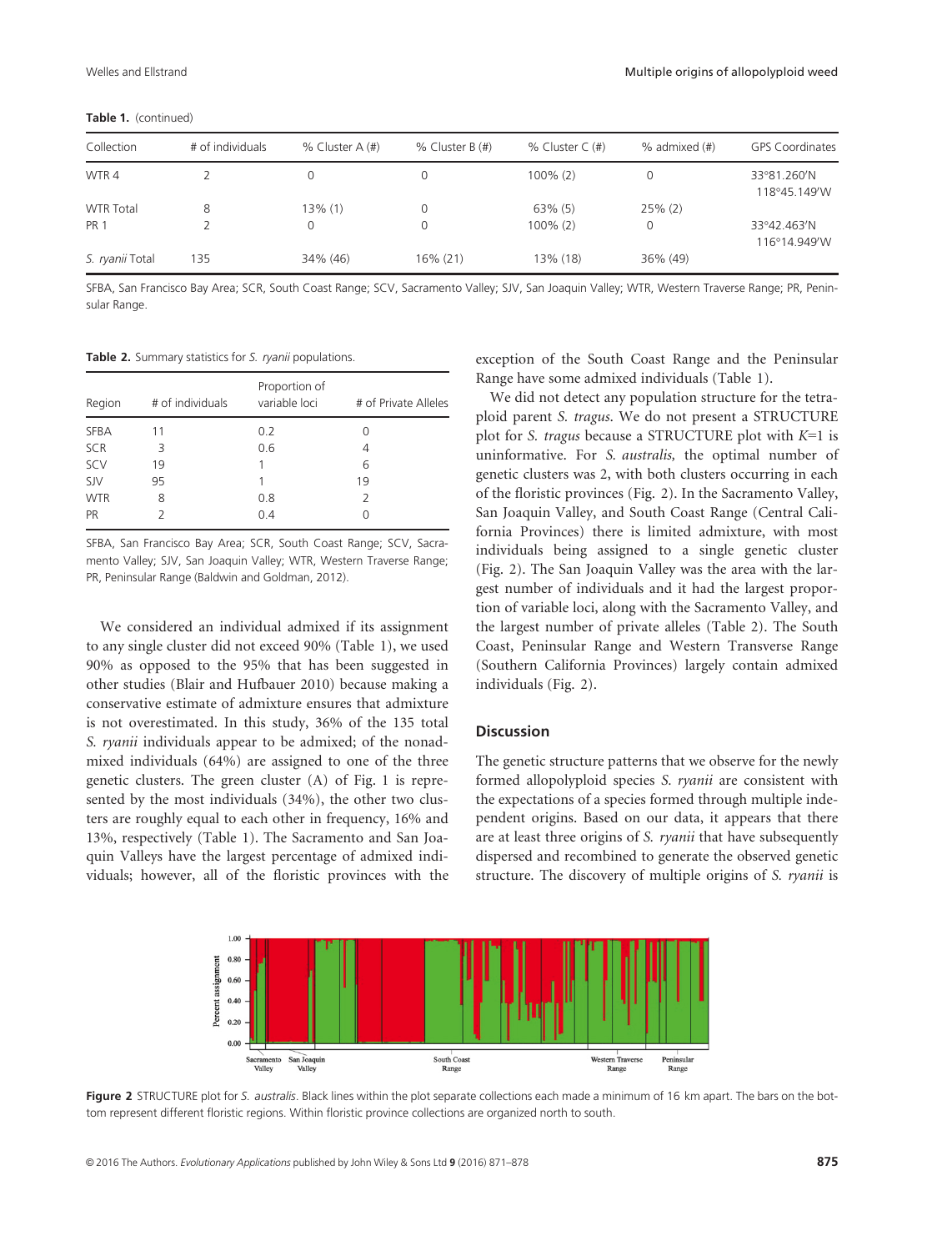consistent with prior the predictions of Hrusa and Gaskin (2008) and with the polyphyletic origins of multiple other invasive allopolyploid species (Soltis and Soltis 1991; Ashton and Abbott 1992; Soltis et al. 2004). Given that only five microsatellite markers were used in this analysis the results must be interpreted accordingly. It is likely that there is additional genetic structure present within some or all of the species that is cryptic given this marker density. Future work should confirm these results with a more indepth analysis and an increased marker density.

In addition to the assignment of multiple genetic clusters, our results contain other information that reinforces the hypothesis of multiple origins. First, we detected more clusters in S. ryanii than for either progenitor. A single origin would likely lead to a single cluster and, even with complex backcrossing, no more than what is observed in the most structured progenitor species, whose cluster assignment is only affected by mutation and gene flow. Second, in S. ryanii we observe the three genetic clusters more-orless scattered throughout its current range. The geographic intermixing of genetic clusters of S. ryanii is what would be expected in the event of multiple independent origin events followed by dispersal. We would not expect such a pattern to occur in such a short time after a single origin event followed by dispersal and subsequent evolution of population structure. In the latter case, we would expect that the genetic signature of a single of origin should still be apparent. Hybridization and genome duplication could spur rapid evolution following polyploidization; however, if this rapid evolution were to generate population structure following a single origin, we would expect genetically similar populations to be spatially segregated.

The high-level of dispersal in S. ryanii that is apparent from the geographic distribution of the genetic structure analysis is consistent with the dispersal abilities of the progenitor species and with previous work demonstrating that the range of S. ryanii has expanded rapidly and dramatically as its geneses (Welles and Ellstrand 2016). The observed lack of geographic differentiation of S. tragus found in this study is also consistent with expectations for a species with very high dispersal ability (Bohonak 1999). Salsola australis also has appears to have some level of wind dispersal but lacks both the round plant shape and the formation of an abscission layer at the base of the plant following fruit maturity that make S. tragus a highly dispersed species (S. Welles, Personal observation). The morphological differences are consistent with the differences in population structure observed; we found that S. australis has some limited population structure but more structure than is observed in the closely related highly dispersing species S. tragus.

Given the substantial fraction of admixed S. ryanii individuals detected, it appears that gene flow has occurred between descendants of the multiple independent origins. We also observe that multiple S. ryanii lineages are currently located within the same or nearby collection sites, creating the potential for additional gene flow in the future. The genetic structure of S. ryanii contrasts with what has been found for the multiple allopolyploid lineages of Tragopon (T. mirus and T. miscellus) which are the result of multiple origins but do not admix with each other (Soltis et al. 2004). Given the patterns we observed and the morphological similarity between S. ryanii and S. tragus (Hrusa and Gaskin 2008), we predict that, in the absence of any future novel lineages of S. ryanii, the population genetic structure of S. ryanii is likely to homogenize and eventually converge similar to S. tragus.

#### Application and future directions

Our finding of multiple origins followed by dispersal and gene flow together, with previous studies demonstrating increased fitness and a rapid range expansion (Welles and Ellstrand 2016), suggests a strong potential for S. ryanii to become a problematic weed species. Future work should address the biology of this newly formed species to determine how problematic a weed this species will be as its range continues to expand and what the best management practices are for this species. The finding of multiple origins followed by admixture suggests that this species is potentially better able to adapt in response to control methods compared with a species descended from a single origin or independent origins that are not able to cross with one another.

Future work should compare the fitness of S. ryanii to its progenitors as well. Fitness experiments should also address as whether fitness differences exist between populations that descend from a single origin versus populations that descend from multiple origins. Additionally, selection experiments should be conducted to confirm that populations formed via admixture between independent origin events have an enhanced ability to respond to selection. These experiments in addition to previous studies showing rapid range expansion in S. ryanii will allow for prioritization of Salsola species and populations for control methods and will also allow for prioritization of populations that require careful integrated management techniques to prevent adaptation to control methods. Salsola ryanii and its progenitors are an ideal system to understand the importance of gene flow to the evolution of invasive species. Fitness experiments between S. ryanii and its progenitors can test the role of hybridization (gene flow between species), while fitness experiments between individuals derived from single versus multiple origins allows for a test of the role of postpolyploidization gene flow to the evolution of invasiveness.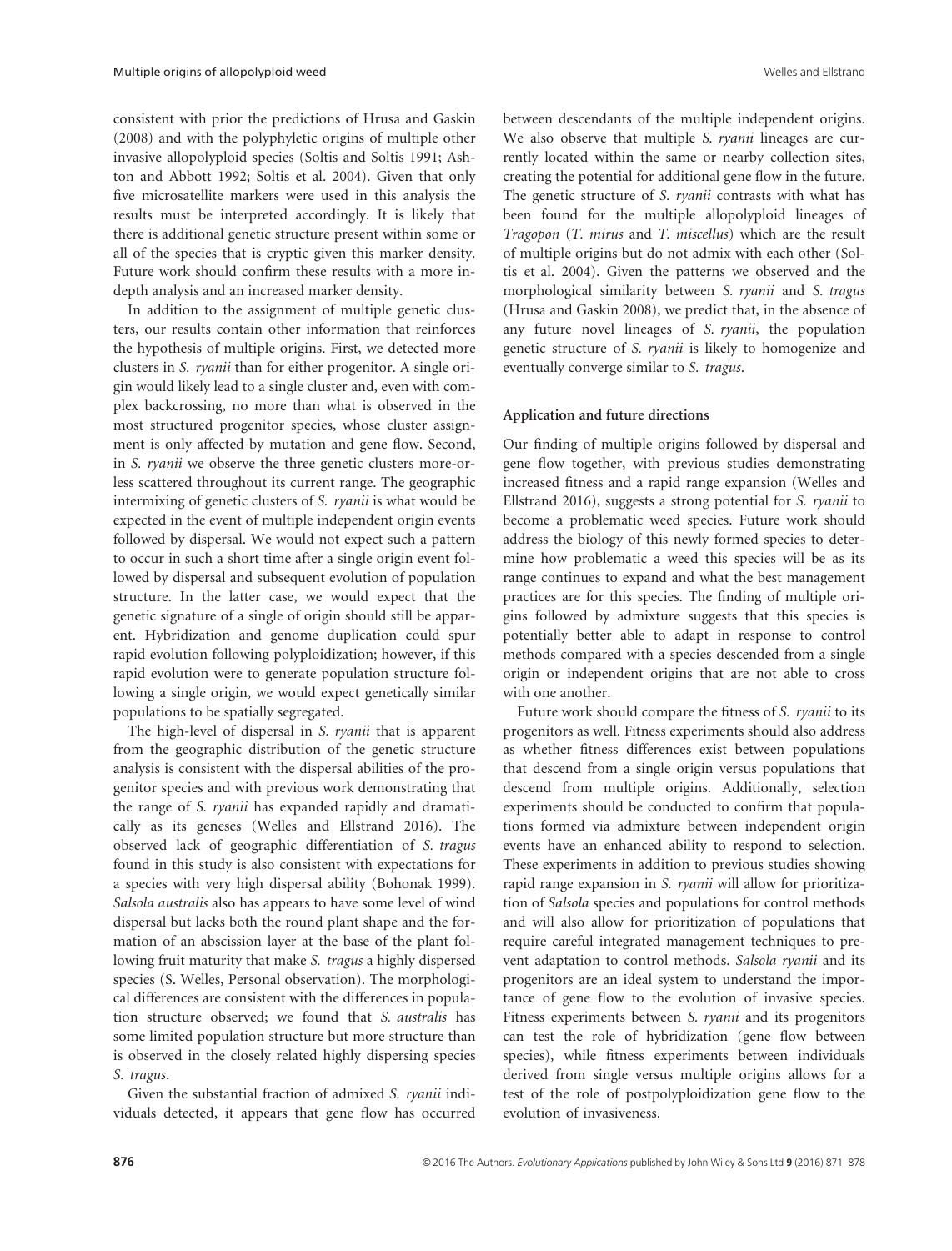## Acknowledgements

The authors would like to thank the multiple undergraduate researchers who assisted with this work: Ramiro Briseño, Jose Tinejaro, Melissa Guerrero, Jose Flores, Nancy Chavez. We would also like to thank Maureen Stanton and Jodie Holt for helpful comments. We would like to acknowledge support to SRW from NSF DGE-1326120.

#### Data archiving statement

Data available from the Dryad Digital Repository: [http://](http://dx.doi.org/10.5061/dryad.k28r8) [dx.doi.org/10.5061/dryad.k28r8](http://dx.doi.org/10.5061/dryad.k28r8).

#### Literature cited

- Ashton, P. A., and R. J. Abbott 1992. Multiple origins and genetic diversity in the newly arisen allopolyploid species, Senecio cambrensis Rosser (Compositae). Heredity 68:25–32.
- Baldwin, B. G., and D. H. Goldman. 2012. The Jepson Manual: Vascular Plants of California. Univ. of California Press, Berkeley, CA.
- Blair, A. C., and R. A. Hufbauer 2010. Hybridization and invasion: one of North America's most devastating invasive plants shows evidence for a history of interspecific hybridization. Evolutionary Applications 3:40–51.
- Blossey, B., and R. Notzold 1995. Evolution of increased competitive ability in invasive nonindigenous plants: a hypothesis. Journal of Ecology 83:887–889.
- Bohonak, A. J.. 1999. Dispersal, gene flow, and population structure. Quarterly Review of Biology 74:21–45.
- Borger, C. P., G. Yan, J. K. Scott, M. J. Walsh, and S. B. Powles 2008. Salsola tragus or S. australis (Chenopodiaceae) in Australia—untangling taxonomic confusion through molecular and cytological analyses. Australian Journal of Botany 56:600–608.
- Culley, T. M., and A. D. Wolfe 2001. Population genetic structure of the cleistogamous plant species Viola pubescens Alton (Violaceae), as indiciated by allozyme and SSR markers. Heredity 86:545–556.
- Doyle, J. 1991. DNA protocols for plants. In Molecular Techniques in Taxonomy, pp. 283–293. Springer, Berlin.
- Ellstrand, N. C., and K. A. Schierenbeck 2000. Hybridization as a stimulus for the evolution of invasiveness in plants? Proceedings of the National Academy of Sciences 97:7043–7050.
- Evanno, G., S. Regnaut, and J. Goudet 2005. Detecting the number of clusters of individuals using the software STRUCTURE: a simulation study. Molecular Ecology 14:2611–2620.
- Gaskin, J. F., F. J. Ryan, G. F. Hrusa, and J. P. Londo. 2006. Genotype diversity of Salsola tragus and potential origins of a previously unidentified invasive Salsola from California and Arizona. Madroño 53:244–251.
- Hrusa, G., and J. Gaskin 2008. The Salsola tragus complex in California (Chenopodiaceae): characterization and status of Salsola australis and the autochthonous allopolyploid Salsola ryanii sp. nov. Madroño 55:113–131.
- Keller, S., and D. Taylor 2010. Genomic admixture increases fitness during a biological invasion. Journal of Evolutionary Biology 23:1720–1731.
- Leak-Garcia, J., J. S. Holt, S. C. Kim, L. Mu, J. A. Mejias, and N. C. Ellstrand 2013. More than multiple introductions: multiple taxa

contribute to the genesis of the invasive California's wild artichoke thistle. Journal of Systematics and Evolution 51:295–307.

- Mack, R. N., D. Simberloff, W. Mark Lonsdale, H. Evans, M. Clout, and F. A. Bazzaz 2000. Biotic invasions: causes, epidemiology, global consequences, and control. Ecological Applications 10:689–710.
- McGray, H. G., D. R. Ayres, C. M. Sloop, and A. K. Lee 2008. Beta SSR loci cross-amplify in five Salsola taxa. Molecular Ecology Resources 8:608–611.
- Meimberg, H., K. J. Rice, N. F. Milan, C. C. Njoku, and J. K. McKay 2009. Multiple origins promote the ecological amplitude of allopolyploid Aegilops (Poaceae). American Journal of Botany 96:1262–1273.
- O'Leary, D. B., J. Coughland, E. Dillane, T. V. McCarthy, and T. F. Cross 2007. Microsatellite vairation in cod Gadus morhua throughout its geographic range. Journal of Fish Biology 70:310–335.
- Ownbey, M., and G. D. Mccollum. 1953. Cytoplasmic inheritance and reciprocal amphiploidy in Tragopogon. American Journal of Botany 40:788–796.
- Pimentel, D., R. Zuniga, and D. Morrison 2005. Update on the environmental and economic costs associated with alien-invasive species in the United States. Ecological Economics 52:273–288.
- Prentis, P. J., J. R. Wilson, E. E. Dormontt, D. M. Richardson, and A. J. Lowe 2008. Adaptive evolution in invasive species. Trends in Plant Science 13:288–294.
- Pritchard, J. K., M. Stephens, and P. Donnelly 2000. Inference of population structure using multilocus genotype data. Genetics 155:945–959.
- Rauscher, J. T., J. J. Doyle, and A. H. D. Brown 2004. Mulitple origins and nrDNA internal transcibed spacer homeologeus evoluiton in the Glycine tomentella (Leguminosae) allopolyploid complex. Genetics 166:987–998.
- Raybould, A. F., A. J. Gray, M. J. Lawrence, and D. F. Marshall 1991. The evoluiton of Spartina anglica CE Hubbard (Gramineae): origin and genetic variability. Biological Journal of the Linnean Society 43: 111–126.
- Rius, M., and J. A. Darling 2014. How important is intraspecific genetic admixture to the success of colonising populations? Trends in Ecology & Evolution 29:233–242.
- Rosenberg, N. A., T. Burke, K. Elo, M. W. Feldman, P. J. Freidlin, M. A. Groenen, J. Hillel et al. 2001. Empirical evaluation of genetic clustering methods using multilocus genotypes from 20 chicken breeds. Genetics 159:699–713.
- Ryan, F. J., and D. R. Ayres 2000. Molecular markers indicate two cryptic, genetically divergent populations of Russian thistle (Salsola tragus) in California. Canadian Journal of Botany 78:59–67.
- Schierenbeck, K. A., and N. C. Ellstrand 2009. Hybridization and the evolution of invasiveness in plants and other organisms. Biological Invasions 11:1093–1105.
- Soltis, P. S., and D. E. Soltis. 1991. Multiple origins of the allotetraploid Tragopogon mirus (Compositae): rDNA evidence. Systematic Botany 16:407–413.
- Soltis, D., P. Soltis, and L. H. Rieseberg 1993. Molecular data and the dynamic nature of polyploidy. Critical Reviews in Plant Sciences 12:243–273.
- Soltis, D. E., P. S. Soltis, J. C. Pires, A. Kovarik, J. A. Tate, and E. Mavrodiev 2004. Recent and recurrent polyploidy in Tragopogon (Asteraceae): cytogenetic, genomic and genetic comparisons. Biological Journal of the Linnean Society 82:485–501.
- Verhoeven, K. J., M. Macel, L. M. Wolfe, and A. Biere 2011. Population admixture, biological invasions and the balance between local adaptation and inbreeding depression. Proceedings of the Royal Society of London B: Biological Sciences 278:2–8.